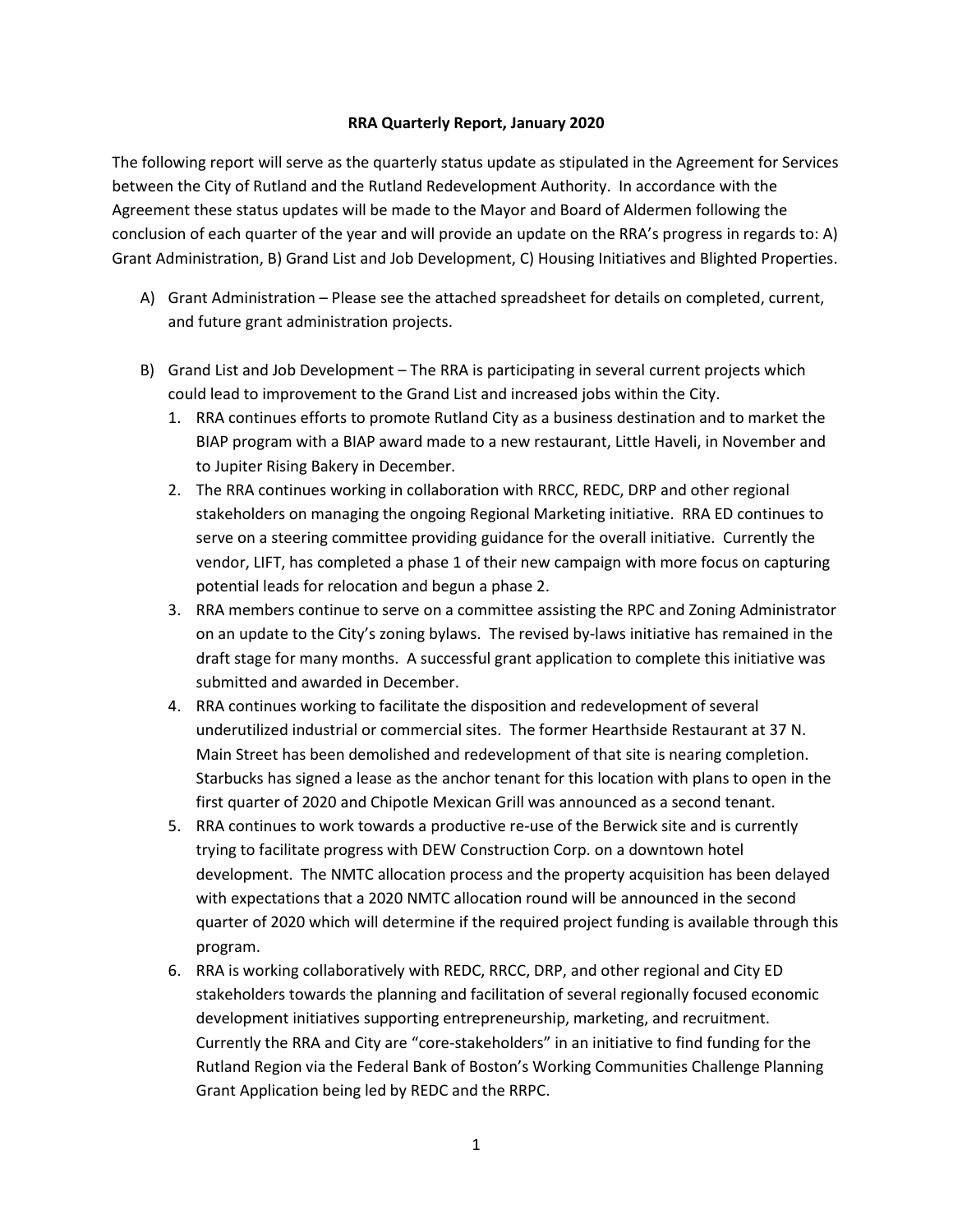- 7. RRA continues working to promote and support the federal economic development program Opportunity Zones created as part of the Tax Cuts and Jobs Act of 2017. Three of Rutland's four census tracts have been approved by the Treasury Department. State and local EDO's are working on developing strategies for leveraging this new program. Currently a Rutland City Opportunity Zone prospectus has been created in collaboration with VT Innovation Commons and REDC with a focus on seeking investors for potential City projects.
- 8. Utilizing a Downtown Transportation Fund grant improvements to the West Street gateway at Main Street Park and the MVMMTC have been completed.
- 9. RRA and DRP have been facilitating an updated Downtown Strategic Plan initiative which is currently underway. Vendor, Camoin Associates, held an initial public stakeholders event in November and is currently working on data analysis. The updated study is expected to be completed in March, 2020.
- 10. RRA and other stakeholders continue to pursue an initiative focused on enhancing multi-use trail connections between Killington and downtown Rutland. A request to the Northern Borders Regional Commission program for grant funding was unsuccessful and plans for another application for funding of this initiative are underway.
- 11. RRA and DRP have formed a joint steering committee to focus on downtown investment and redevelopment. Currently the committee will be overseeing the upcoming Downtown Strategic Plan process as its key focus.
- 12. With the announcement that the Diamond Run Mall would be closing in October RRA and DRP staff visited the mall to speak with merchants about assistance in re-location. To date several merchants have relocated to downtown locations.
- 13. With the loss of accreditation at College of St. Joseph RRA and other stakeholders are working with CSJ leadership to facilitate a future plan for the college and campus. The RRA has committed funding to help support a feasibility study conducted by CSJ and Vermont Innovation Commons. The feasibility study has been completed with a favorable conclusion and the current status of the CSJ property is being determined.
- C) Housing Initiatives and Blighted Properties The following progress has been made towards the remediation of Rutland City's vacant and blighted properties and focus on improving City housing.
	- 1. RRA continues to work with the Rutland County Parent Child Center as they strive to overcome issues before beginning their planned implementation rehab work at 16 Chaplin Ave. Project is currently seeking funding through USDA Rural Development with a feasibility study being required before a loan will be offered.